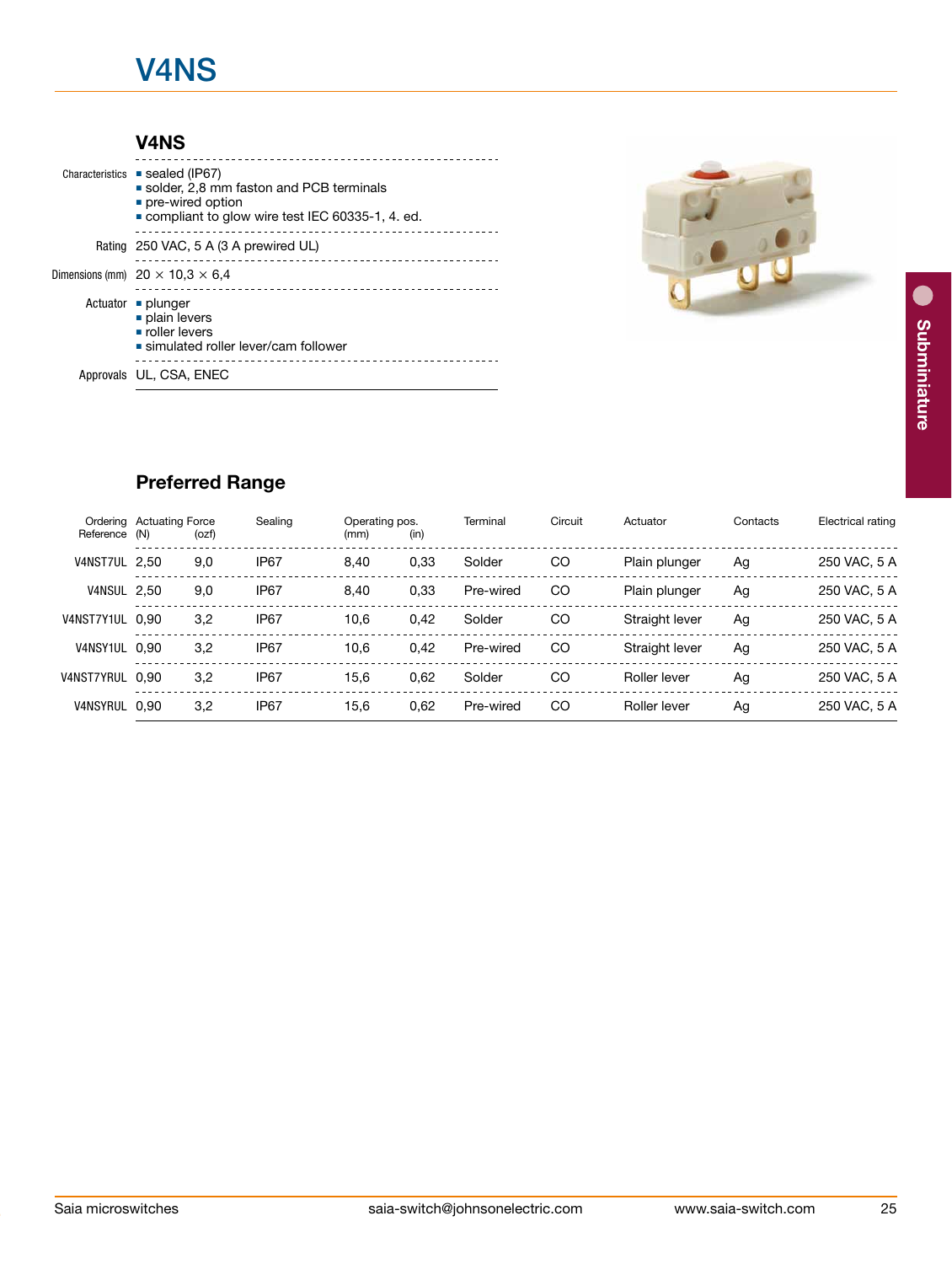# V4NS

## **Specifications**

| Housing              | Flame-retardant glass-fibre reinforced nylon                                              |
|----------------------|-------------------------------------------------------------------------------------------|
| Plunger              | Polyacetal (POM)                                                                          |
| Mechanism            | Snap-action coil spring mechanism with stainless steel spring                             |
| <b>Functions</b>     | Change-over, normally closed or normally open                                             |
| Contacts             | Silver                                                                                    |
| Terminals            | Gold flashed                                                                              |
| Temperature range °C | $-40^{\circ}$ C to $+85^{\circ}$ C                                                        |
| Mechanical life      | $3 \times 10^6$ cycles minimum (impact free actuation)                                    |
| Protection           | IP67 enclosure, IP40 Flux proof terminal entries                                          |
| Actuators            | Plain lever, cam follower. Roller lever                                                   |
| Accessories          | Insulating sheet - N04619, Clip-on terminal cover - TC102, Long overtravel actuator - QA4 |
|                      |                                                                                           |

#### Circuit diagram





#### Recommended maximum electrical ratings OPERATING POSITION POSITION

| MIN 500<br>[19.7]                  | $5.16$ 9.53±0.05<br>[0.375]<br>0.20]<br>MAX 20.00<br>[0.79] | MAX 8.90<br>[0.14] | $\frac{2.25+0.1}{[0.09]}$<br>MAX 2.50<br>$0.50 \pm 0.025$<br>$\frac{3.60}{[0.14]}$<br>$2.54 \pm 0.05$<br>[0.02]<br>$2.25 + 0.1$<br>[0.10]<br>(NO) BLUE<br>$9.53 \pm 0.05$<br>[0.09]<br>MOUNTING HOLE<br>(COM) RED<br>[0.375]<br>MOUNTING HOL<br>(NC) YELLOW<br>2.60<br>10.16<br>5.08<br>[0.10]<br>[0.40]<br>[0.20] | <u>때</u><br>01.70<br>[0.07]<br>2.95<br>[0.12] |  |  |  |  |
|------------------------------------|-------------------------------------------------------------|--------------------|--------------------------------------------------------------------------------------------------------------------------------------------------------------------------------------------------------------------------------------------------------------------------------------------------------------------|-----------------------------------------------|--|--|--|--|
| Voltage                            | Resitive load                                               | Motor load         | Recommended maximum electrical ratings<br>Approval                                                                                                                                                                                                                                                                 |                                               |  |  |  |  |
| (max)                              | (A)                                                         | (A)                |                                                                                                                                                                                                                                                                                                                    |                                               |  |  |  |  |
| V4NST7UL 250 VAC<br><b>250 VAC</b> | 5 (0,75 pf)<br>5                                            | $\overline{2}$     | UL 1054/CSA 22,2 No. 55 - 6,000 operations - 65°C<br>EN61058-1, T85, 10,000 operations                                                                                                                                                                                                                             |                                               |  |  |  |  |
| $0 - 15$ VDC<br>15 - 30 VDC        | 5<br>5                                                      | 3<br>3             | General rating - 50,000 operations (85°C)<br>General rating - 50,000 operations (85°C)                                                                                                                                                                                                                             |                                               |  |  |  |  |
| V4NSUL 250 VAC<br><b>250 VAC</b>   | $3(0,75 \text{ pf})$<br>5                                   | $\mathbf{2}$       | UL 1054/CSA 22,2 No. 55 - 6,000 operations - 65°C<br>EN61058-1, T85, 10,000 operations                                                                                                                                                                                                                             |                                               |  |  |  |  |
| $0 - 15$ VDC<br>15 - 30 VDC        | 3<br>3                                                      | 3<br>3             | General rating - 50,000 operations (85°C)<br>General rating - 50,000 operations (85°C)                                                                                                                                                                                                                             |                                               |  |  |  |  |
|                                    |                                                             |                    | www.saia-switch.com<br>saia-switch@johnsonelectric.com                                                                                                                                                                                                                                                             |                                               |  |  |  |  |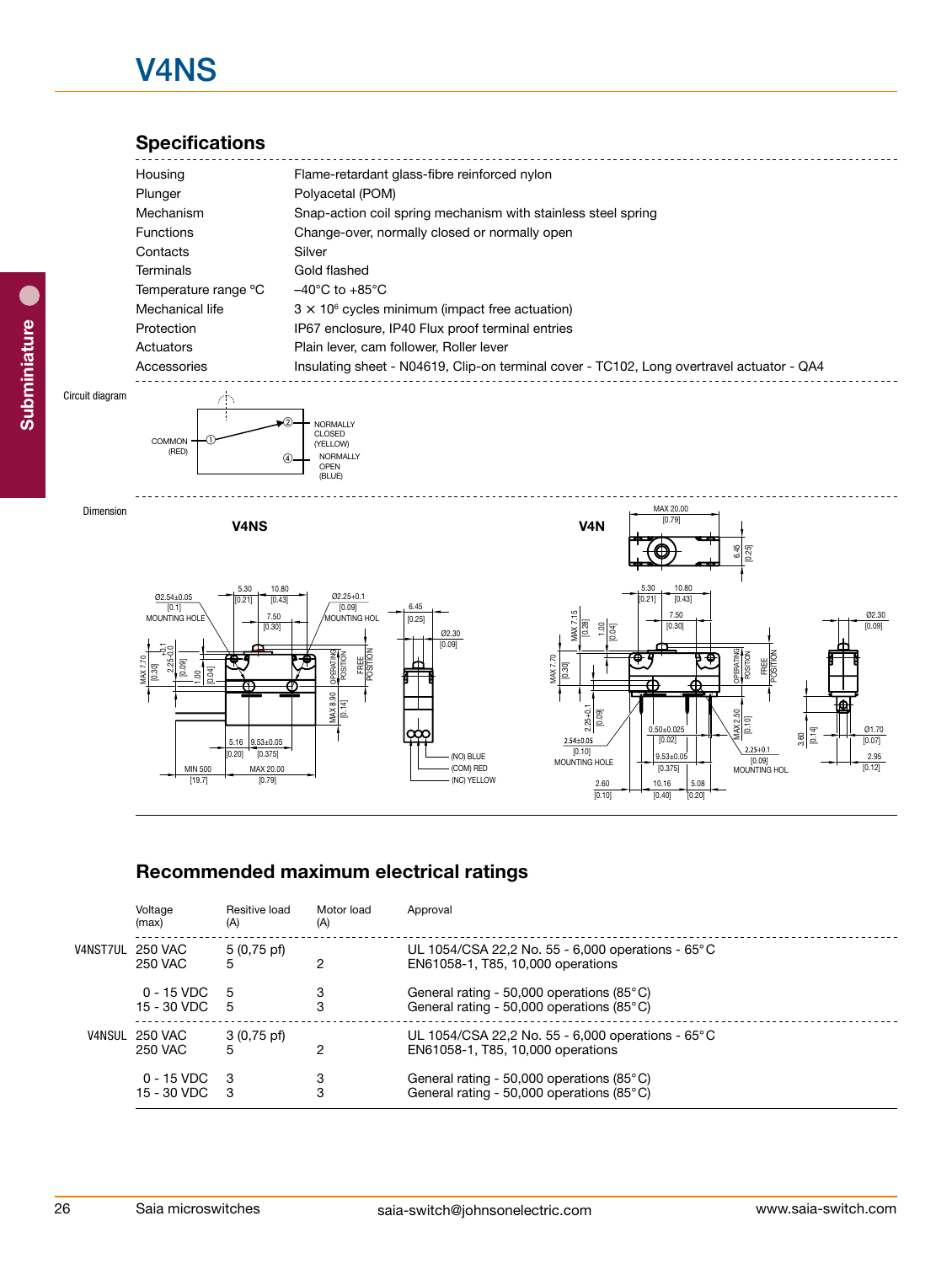### Operating Characteristics



Over travel: Plunger can be depressed flush with housing. The housing should not be used as an end stop.

Subminiature

Subminiature